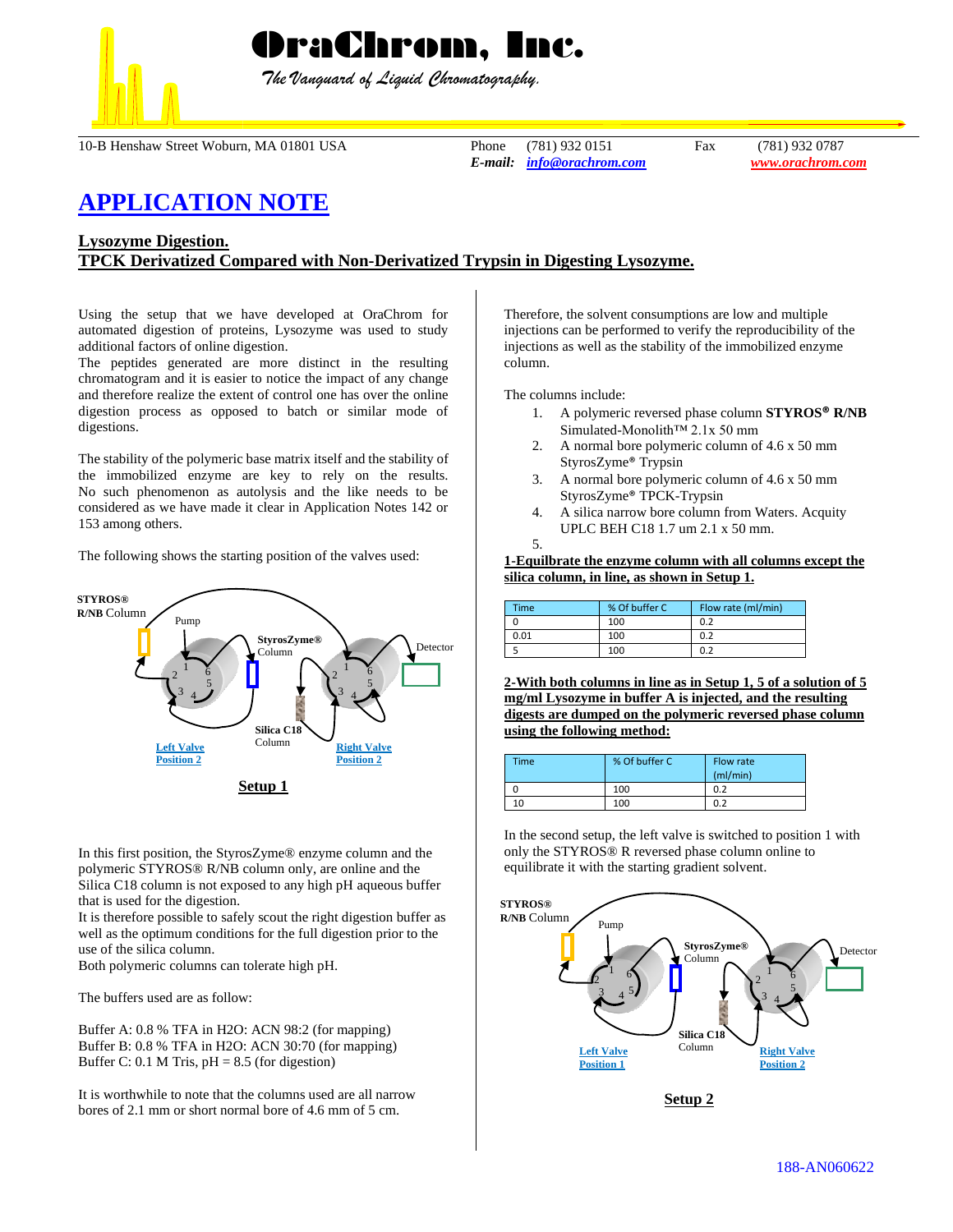**3-The reversed phase Polymeric column only is now in line as in Setup 2 to wash the leftover salt and prepare it for the reversed phase mapping.** 

**It is also ready for hyphenation with a mass spectrometer.** 

| <b>Time</b> | % of buffer B | % of buffer | Flow rate |
|-------------|---------------|-------------|-----------|
|             |               | А           | (mI/min)  |
|             |               | 95          | 0.2       |
|             |               | 95          | 0.2       |
| $\Omega$    |               | ٩ŗ          | 0.2       |

## **4-The digested peptides are now trapped on the polymeric reversed phase column and can be mapped following a gradient.**

**The setup is now as Setup 2.**

| Time | % of buffer B | % of     | Flow rate |
|------|---------------|----------|-----------|
|      |               | buffer A | (mI/min)  |
|      |               | 95       | 0.2       |
| 0.1  |               | 95       | 0.2       |
|      | 70            |          | በ ን       |

Once the conditions of the digestion are satisfactory, one can use the second switching valve to bring the Silica C18 column online as shown in Setup 3.

The same gradient as in step 4 can be used for the mapping to run the separation on the C18 Silica column in addition:

## **4'-The digested peptides trapped on the polymeric reversed phase column can now be mapped on the C18 Silica column in addition.**

**The setup is now as Setup 3.**

| <b>Time</b> | % of buffer B | % of<br>buffer A | Flow rate<br>(mI/min) |
|-------------|---------------|------------------|-----------------------|
|             |               | 95               | 0.2                   |
| 0.1         |               | 95               | 0.2                   |
| 90          | 'n            | 30               | 0.2                   |



#### **4''-In this step, using the same setup 3, the columns are washed with high organic to make sure they are devoid of any leftover proteinaceous species.**

### **The setup remains Setup 3.**

| <b>Time</b> | % of buffer B | % of     | Flow rate |
|-------------|---------------|----------|-----------|
|             |               | buffer A | (mI/min)  |
|             | 5             | 95       |           |
| 0.01        | 60            | 40       | 0.2       |
|             | 100           |          | 0.2       |
|             | 100           |          | 0.2       |
|             | 5             | 95       | 0.2       |
|             |               | 95       | 0.2       |

The system is now ready for the next cycle to check the reproducibility of the digestion.

The temperature is set at 37°C for all sequences. The absorbance is monitored by the PDA at 214 nm.

Lysozyme is being digested on a normal bore column at a volumetric flow rate of 0.2 ml/min.

This would translate to a linear flow rate of 72 cm/hr. on an empty column.

The digestion is complete.

In the following chromatograms compare the Lysozyme digests on Trypsin compared with the digests on TPCK-Trypsin to avoid any Chymotryptic digestion.

As depicted here, aside from the peak intensities, there are some differences early on where less hydrophobic peptides elute.



With similar residency time, we can assess the effect of the derivatization of Trypsin to avoid any chymotryptic additional digests.

However, to fully deduct any additional information, one needs the result of a mass spectrometer and the specific protein digested.

Although the digestion goes to completion either at 0.2 ml/min or at 0.05 ml/min, these are linear flow rates of 72 and 18 cm/hr respectively, in both cases regardless of how brief the residency time is, it appears that Eddy's shear force is also a factor in these processes and can assist the process.